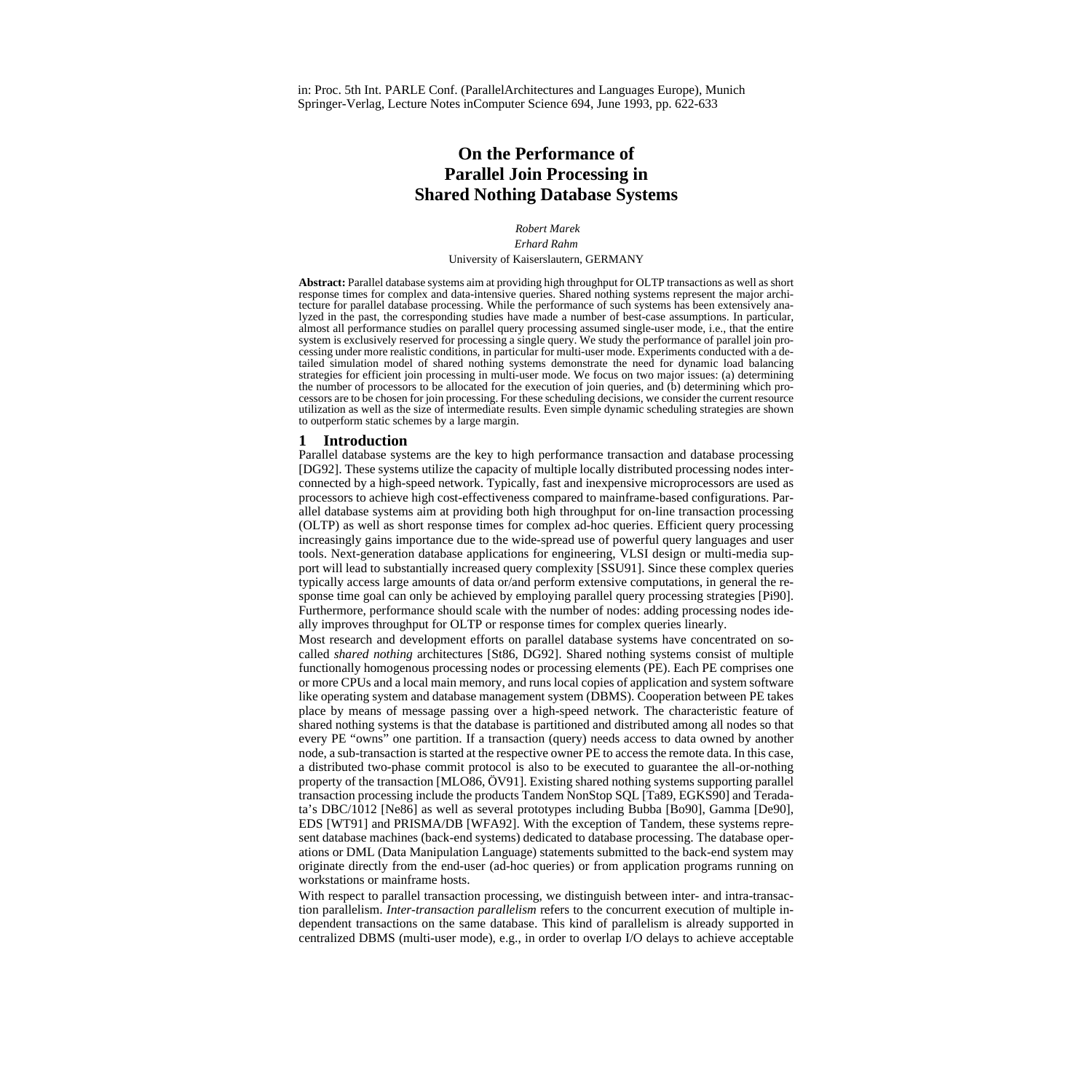system throughput. To improve response time, intra-transaction parallelism is needed either in the form of inter-DML or intra-DML parallelism. *Inter-DML parallelism* refers to the concurrent execution of different DML statements (queries) of the same transaction. However, the degree of parallelism obtainable by inter-DML parallelism is limited by the number of database operations per transaction as well as by precedence constraints between these operations. Furthermore, the application programmer would have to specify inter-DML parallelism by means of adequate language features.

As a result, current parallel database systems support intra-transaction parallelism only in the form of *intra-DML parallelism*1. Relational database systems with their descriptive and set-oriented query languages (e.g. SQL) have made possible this kind of parallelism [DG92]. Intra-DML parallelism is implemented by the DBMS query optimizer, completely transparent for the database user and application programmer. For each query, the optimizer determines an (parallel) execution plan specifying the basic operators (e.g. scan, selection, join, etc.) to process the operation. The optimizer may support two types of intra-DML parallelism: inter- and intra-operator parallelism. *Inter-operator parallelism* refers to the concurrent execution of different operators in an execution plan, while *intra-operator parallelism* aims at parallelizing a single operator. In both cases, parallel processing is largely influenced by the database allocation. In particular, the database should be allocated such that operators or sub-operators on disjoint database portions can be processed in parallel on different PE. Typically, this is achieved by horizontally partitioning relations among several PE.

Despite the fact that several parallel database systems have been benchmarked and numerous performance studies on parallel query processing have been conducted (see section 2), we feel there is a strong need for further performance evaluations. This is because previous benchmarks and performance studies mostly assumed a number of best-case conditions that have an overriding effect on performance. One of the most questionable assumptions is the sole consideration of single-user experiments in most studies, frequently without even making this assumption explicit. Our research focus is to study the performance of parallel database systems under more realistic conditions and to identify shortcomings of current query processing approaches. The next step then is to develop better query processing strategies that work well under ideal and realistic conditions.

For this purpose, we have developed a comprehensive simulation system of a generic sharednothing database system. In a previous paper, we have already presented performance results using this simulation model for the debit-credit workload as well as for real-life workloads represented by database traces [MR92]. For the present paper, we have extended our simulation model to study the performance of complex database queries, in particular join queries. In relational database systems, joins occur frequently and are the most expensive operations to execute, especially on large relations. We investigate join performance in single- as well as in multi-user mode. Our multi-user experiments clearly demonstrate the need for dynamic query processing and scheduling algorithms that take the current system state into account. Important scheduling decisions that should dynamically be drawn include determination of how many and which processors should be used for join processing. These decisions should be based on the size of intermediate results and current processor utilization. Our experiments show that even simple dynamic strategies outperform static schemes by a large margin.

The next section provides a survey of related performance studies. Sections 3 and 4 briefly describe our simulation system and the workload parameters, respectively. In section 5 we present and analyze simulation results for different configurations and scheduling strategies. Finally, we summarize the major findings of this investigation.

## **2 Related Work**

Most benchmarks and performance studies of parallel database systems either concentrated on throughput for OLTP workloads or response time experiments for complex queries. For simple OLTP workloads such as debit-credit, it was shown that transaction rates can be linearly improved with the number of nodes [Ta88, Bo90, MR92]. The use of intra-transaction parallelism

<sup>1.</sup> In the case of ad-hoc queries there is only a single DML statement per transaction. Hence, intra-transaction parallelism is equivalent to intra-DML (intra-query) parallelism.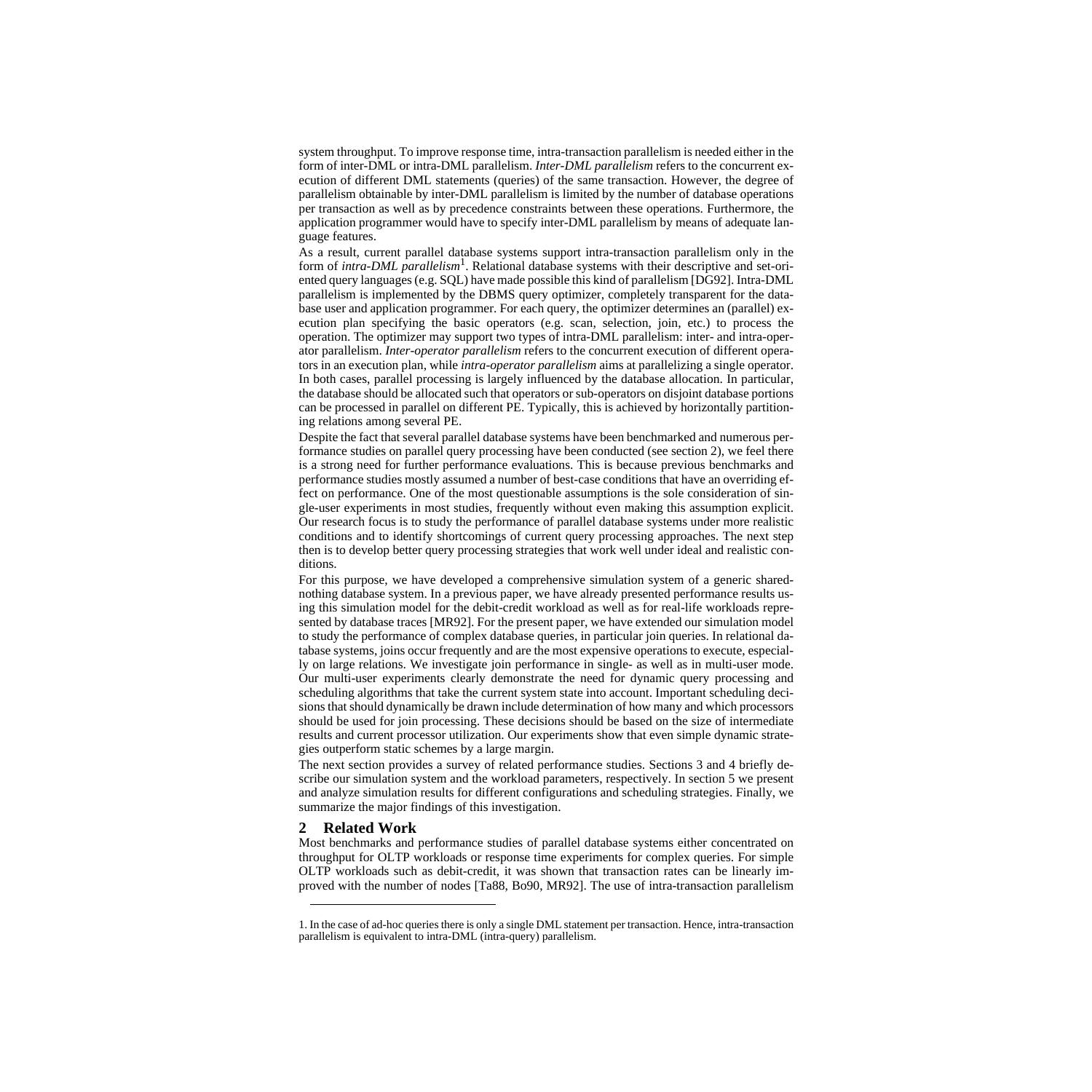was found to be similarly effective with respect to decreasing the response time of complex queries, both in benchmarks [EGKS90, De90, WFA92] as well as in many analytical and simulation studies. However, the majority of the studies on intra-transaction parallelism is based on best-case assumptions like single-user mode, uniform data distribution, uniform load balancing, etc. Recently, researchers have begun to relax some of the uniformity assumptions by considering the effects of different forms of "data skew" [WDJ91, DG92]. However, these studies still assume single-user mode. This also holds for performance studies of different parallel join strategies (e.g. [SD89, Pa90]) and of schemes for processing N-way joins by means of inter-operator parallelism [SD90, MS91, CYW92].

While the single-user studies provided many significant insights, it is imperative to evaluate the effectiveness of intra-transaction parallelism in multi-user mode, i.e., in combination with intertransaction parallelism. Assuming that a large system with hundreds of processors is exclusively reserved for processing a single query is clearly unrealistic since it would result in very poor costeffectiveness. Furthermore, single-user operation would prevent meeting the throughput requirements for OLTP transactions. One problem with supporting multi-user mode ist that the current system load may significantly vary during query execution thus making dynamic scheduling strategies necessary. [GW89] already demonstrated that considerable performance gains can be realized by choosing dynamically among multiple query plans - depending on both system load and the size of intermediate results. However, they restricted their considerations to two alternative query plans (either B-tree scan and index nested loops join or file scans and hash join) and did not consider parallelization issues.

## **3 Simulation Model**

Our simulation system models the hardware and transaction processing logic of a generic shared nothing DBMS architecture. The system has been implemented using the discrete event simulation language DeNet [Li89]. Our system consists of three main components: *workload generation, workload allocation* and *processing subsystem* (Figure 1). The workload generation component models user terminals and generates work requests (transactions, queries). The workload allocation component assigns these requests to the PE of the processing subsystem where the actual transaction processing takes place. In this section, we summarize the implementation of these components.

# **3.1 Workload Generation and Allocation**

## **Database Model**

Our database model supports four object granularities: database, partitions, pages and objects (tuples). The database is modeled as a set of partitions that may be used to represent a relation, a fragment of a relations or an index structure. A partition consists of a number of database pages which in turn consist of a specific number of objects. The number of objects per page is determined by a blocking factor which can be specified on a per-partition basis. Differentiating between objects and pages is important in order to study the effect of clustering which aims at reducing the number of page accesses (disk I/Os) by storing related objects into the same page. Furthermore, concurrency control may now be performed on the page or object level. Each relation can have associated clustered or unclustered B\*-tree indices.

We employ a horizontal data distribution of partitions (relations and indices) at the object level controlled by a relative distribution table. This table defines for every partition  $P_i$  and processing element PE<sub>i</sub> which portion of P<sub>j</sub> is allocated to PE<sub>i</sub>. This approach models range partitioning and supports full declustering as well as partial declustering.

# **Workload Generation**

Our simulation system supports heterogeneous workloads consisting of several transaction (query) types. In this paper we restrict ourselves to queries (transactions with a single DML statement), in particular join queries. Query types may differ in the structure of their operator trees, referenced relations, selection predicates etc. The simulation system is an open queuing model and allows definition of an individual arrival rate for each query type.

The join queries studied in this paper use three basic operators: *scan*, *sort* and *join*. These operators can be composed to query trees representing the execution plan for a query. The *scan* of a relation A using a predicate P produces a relational data output stream. The scan reads each tuple t of R and applies the predicate P to it. If  $P(t)$  is true, then the tuple is added to the output stream.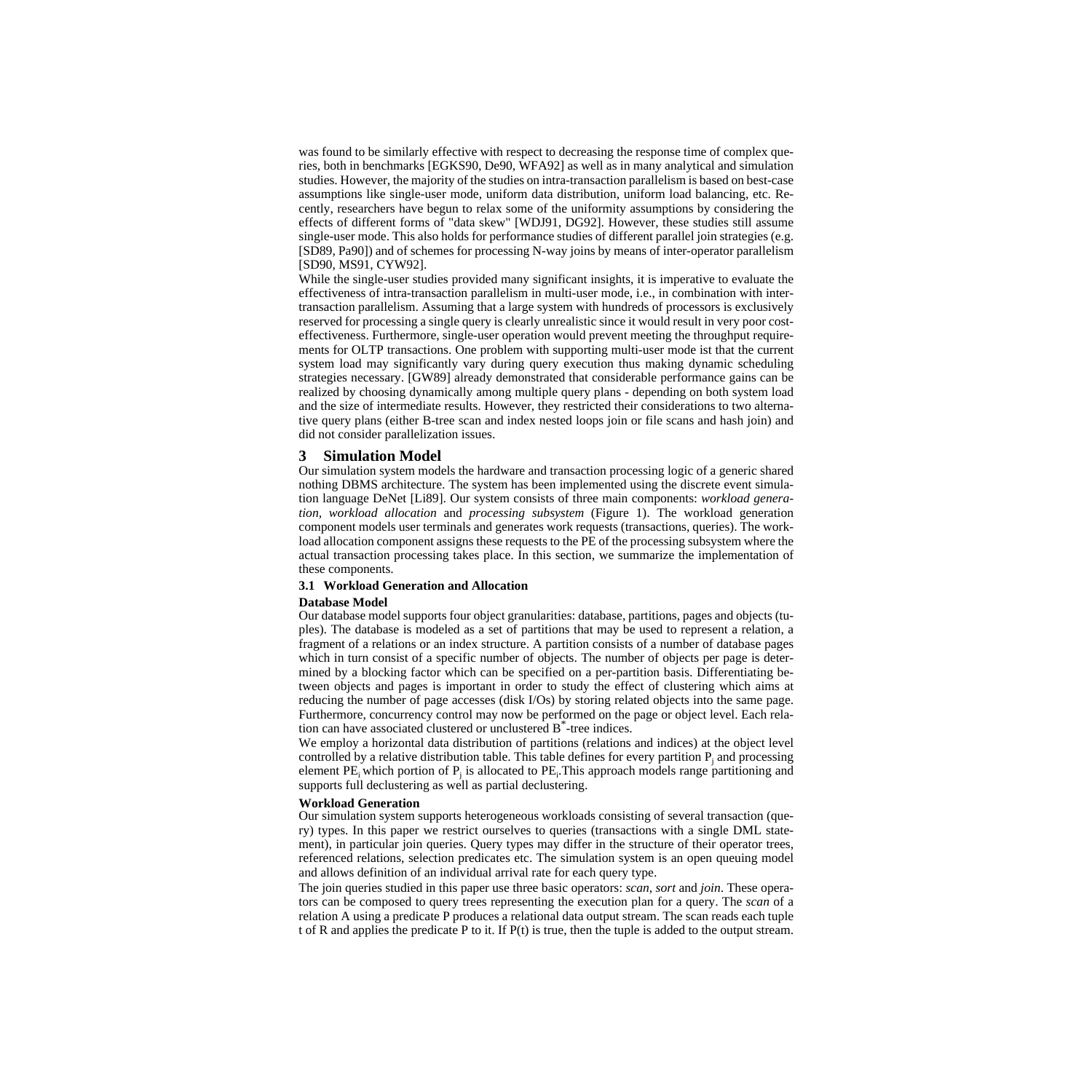

Figure 1: Gross structure of the simulation system.

We support relation scans as well as index (B<sup>\*</sup>-tree) scans. The *sort* operator reorders its input tuples based on an attribute sort criteria. The *join* operator composes two relations, A and B, on some join attribute to produce a third relation. For each tuple  $t_a$  in A, the join finds all tuples  $t_b$  in B whose join attribute values are equal to that of  $t_a^2$ . For each matching pair of tuples, the join operator inserts a tuple built by concatenating the pair into the output stream.

For our study we have implemented a representative parallel join strategy based on hash partitioning. It applies a hash function on the join attribute to partition both input relations (scan output relations) to a specific number of join processors (dynamic data redistribution). This hash partitioning guarantees that tuples with the same join attribute value are assigned to the same join processor. This approach has the advantage that it offers a high potential for dynamic load balancing since the number and selection of join processors constitute dynamically adjustable parameters. For local join processing we have implemented a sort-merge algorithm. At each join processor the input relations are first sorted on the join attribute. The sorted relations are then scanned and matching tuples are added to the output stream. The complete join result is obtained by merging the results of the distributed local joins.

In the query graphs of our model, parallelism is expressed by means of a so-called *parallelization* meta-operator (PAROP). This operator does not perform any semantic data transformations. Instead it implements inter- as well as intra-operator parallelism and encapsulates all parallelism issues3. In particular, the PAROP operator comprises two basic parallelization functions: a *merge* function which combines several parallel data streams into a single sequential stream, and a *split* function which is used to partition or replicate the stream of tuples produced by a relational operator.

We employ the PAROP operator to parallelize scan and join operators. For this purpose, PAROP operators are inserted into the query trees. With respect to intra-operator parallelism several strategies can be chosen to allocate parallel suboperations to processors. For scan operators, the processor allocation is always based on a relation's data allocation. For join operators, on the other hand, we support several static and dynamic allocation alternatives, e.g. random allocation or based on the PE's CPU utilization. More details will be given in section 5 together with the simulation results.

The example in Figure 2 illustrates the use of the PAROP operator. The query specifies that a join is to be performed between relations A and B and the result is to be printed. Relation A is partitioned into three fragments  $A_0$ ,  $A_1$ ,  $A_2$  (residing on disjoint PE) and relation B into two fragments  $B_0$ ,  $B_1$ . The two lower PAROP operators specify that the scan operations are parallelized according to this fragmentation. Furthermore, they indicate that the output streams of the local scans are to be split onto two join processors (according to some split function). Before the local joins are processed, the input streams have to be merged. The final PAROP operator specifies that the local join results are sent to and merged at an output (print) node.

<sup>2.</sup> We only consider equi-joins in this paper.

<sup>3.</sup> A similar operator-based parallelization model has been implemented in the Volcano prototype [G90].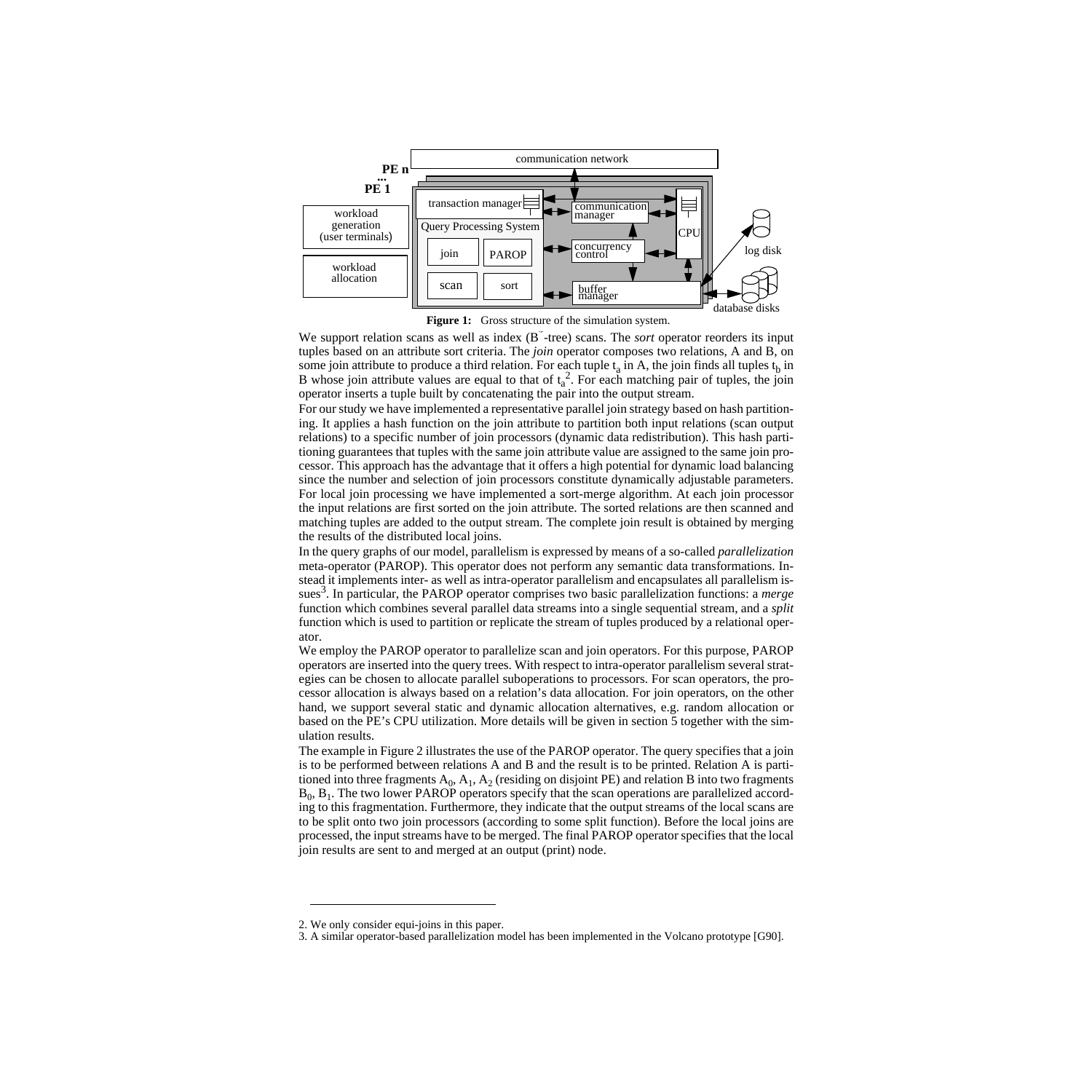#### **Workload Allocation:**

Two forms of workload allocation have to be distinguished. First, each incoming transaction (query) is assigned to one PE (acting as the coordinator for the transaction) according to a placement strategy. Our simulation system supports different placement strategies, in particular a random allocation or the use of a routing table<sup>4</sup>. The second form of workload allocation deals with the assignment of suboperations to processors during query processing. As mentioned above, this is performed according to the chosen strategy for parallel query processing.

#### **3.2 Workload Processing**

The processing component models the execution of a workload on a shared nothing system with an arbitrary number of PE connected by a communication network. Each PE has access to private database and log files allocated on external storage devices (disks). Internally, each PE is represented by a transaction manager, a query processing system, a buffer manager, a concurrency control component, a communication manager and a CPU server (Figure 1).

The transaction manager controls the (distributed) execution of transactions. The maximal number of concurrent transactions (inter-query parallelism) per PE is controlled by a multiprogramming level. Newly arriving transactions must wait in an input queue until they can be served when this maximal degree of inter-transaction parallelism is already reached. The query processing system models basic relational operators (sort, scan and join) as well as the PAROP meta-operator (see above).

Execution of a transaction starts with the BOT processing (begin of transaction) entailing the transaction initialization overhead. The actual query processing is performed according to the relational query tree. Basically, the relational operators process local input streams (relation fragments, intermediate results) and produce output streams. The PAROP operators indicate when parallel sub-transactions have to be started and perform merge and split functions on their input data streams. An EOT step (end of transaction) triggers two-phase commit processing involving all PE that have participated during execution of the respective transaction. We support the optimization proposed in [MLO86] where read-only sub-transactions only participate in the first commit phase.

CPU requests are served by a single CPU per PE. The average number of instructions per request can be defined separately for every request type. To accurately model the cost of query processing, CPU service is requested for all major steps, in particular for query initialization (BOT), for object accesses in main memory (e.g. to compare attribute values, to sort temporary relations or to merge multiple input streams), I/O overhead, communication overhead, and commit processing.

For concurrency control, we employ distributed strict two-phase locking (long read and write locks). The local concurrency control manager in each PE controls all locks on the local partition. Locks may be requested either at the page or object level. A central deadlock detection scheme is used to detect global deadlocks and initiate transaction aborts to break cycles.

Database partitions can be kept memory-resident (to simulate main memory databases) or they can be allocated to a number of disks. Disks and disk controllers have explicitly been modelled as servers to capture I/O bottlenecks. Disks are accessed by the buffer manager component of the



**Figure 2:** A simple relational query graph and the corresponding dataflow graph

4. The routing table specifies for every transaction type  $T_i$  and processing element PE<sub>i</sub> which percentage of transactions of type  $T_j$  will be assigned to PE<sub>i</sub>.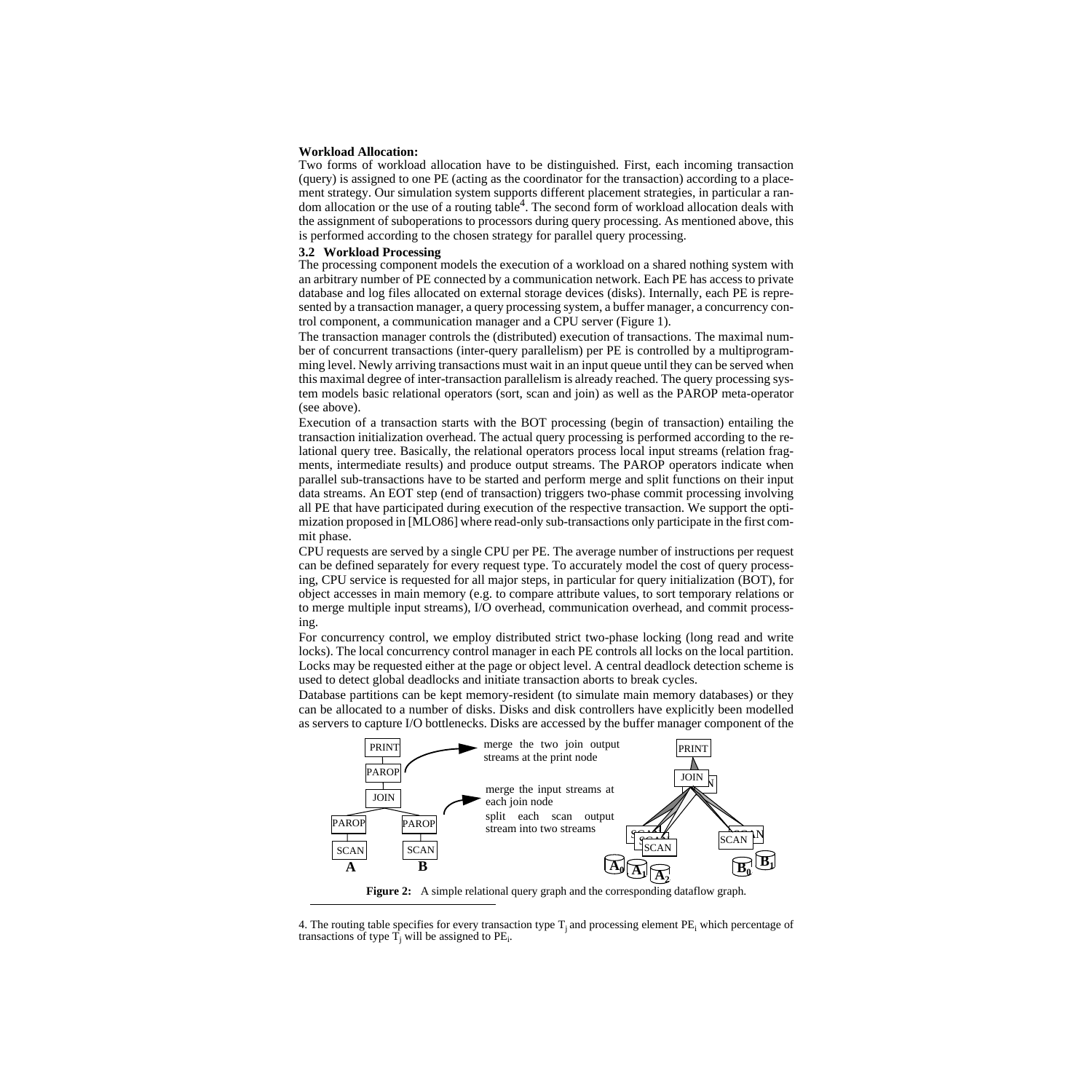associated PE. The database buffer in main memory is managed according to a global LRU (Least Recently Used) replacement strategy.

The communication network provides transmission of message packets of fixed size. Messages exceeding the packet size (e.g. large sets of result tuples) are disassembled into the required number of packets.

# **4 Workload Profile and Simulation Parameter Settings**

Our performance experiments are based on the query profile and database schema of the Wisconsin Benchmark [Gr91]. This benchmark has extensively been used for evaluating the performance of parallel database systems [EGKS90, De90, WFA92]. Although the Wisconsin Benchmark constitutes a single-user benchmark, we use it also for multi-user experiments.

Table 1 shows the major database, query and configuration parameters with their settings. Most parameters are self-explanatory, some will be discussed when presenting the simulation results. The join queries used in our experiments correspond to the Wisconsin *joinABprime* query [Gr91], but we support selections on both input relations. Each query performs two scans (selections) on the input relations A and B and joins the corresponding results. The *A* relation contains 1 million tuples, the *B* relation 100.000 tuples. The selections on *A* and *B* reduce the size of the input relations according to the selection predicate's selectivity (percentage of input tuples matching the predicate). Both selections employ indices (B\*-trees), clustered on the join attribute. The join result has the same size as the scan output on B. Scan selectivity is varied between 0.1% and 10%, thus yielding join result sizes between 100 and 10.000 tuples.

The number of processing nodes is varied between 10 and 80, the number of join processors between 1 and 80 depending on the experiment. Both database relations are partitioned into an identical number of fragments and allocated on disjoint PE. Two declustering strategies are studied in the experiments with each relation allocated to either half of the PE or to a third of the PE.

The parameters for the I/O (disk) subsystem are chosen so that no bottlenecks occurred (sufficiently high number of disks and controllers). The duration of an I/O operation is composed of the controller service time, disk access time and transmission time. The parameter settings for the communication network have been chosen according to the EDS prototype [WT91].

| Configuration                                 | settings           | <b>Database/Oueries</b> | settings                           |  |
|-----------------------------------------------|--------------------|-------------------------|------------------------------------|--|
| number of PE (#PE)                            | 10,20,30,60,80     | <b>relation A:</b>      | (200MB)                            |  |
| CPU speed per PE                              | 20 MIPS            | $\#tuples$              | 1.000.000                          |  |
|                                               |                    | tuple size              | 200 bytes                          |  |
| avg. no. of instructions:                     |                    | blocking factor         | 40                                 |  |
| <b>BOT</b>                                    | 25000              | index type              | (clustered) $B^*$ -tree            |  |
| <b>EOT</b>                                    | 25000              | storage allocation      | disk                               |  |
| I/O                                           | 3000               | allocation to PE        | $1#PE/2$ $(1#PE/3)$                |  |
| send message (8 KB)                           | 5000               | relation B:             | (20MB)                             |  |
| receive message (8 KB)                        | 10000              | #tuples                 | 100.000                            |  |
| scan object reference                         | 1000               | tuple size              | 200 bytes                          |  |
| join object reference                         | 500                | blocking factor         | 40                                 |  |
| sort n tuples                                 | $n \log_2(n) * 10$ | index type              | (clustered) B <sup>*</sup> -tree   |  |
|                                               |                    | storage allocation      | disk                               |  |
| buffer manager:                               |                    | allocation to PE        | $\text{HPE}/2 + 1\text{HPE}$       |  |
| page size                                     | 8 KB               |                         | $(\text{HPE}/3 + 12 \text{HPE}/3)$ |  |
| buffer size per PE                            | 250 pages (2MB)    | join queries:           |                                    |  |
|                                               |                    | laccess method          | via clustered index                |  |
|                                               |                    | input relations sorted  | <b>FALSE</b>                       |  |
| disk devices:                                 |                    | scan selectivity        | $0.1\% - 10\%$ (varied)            |  |
| controller service time                       | 1 ms (per page)    | no. of result tuples    | 100-10000 (varied)                 |  |
| transmission time per page $(0.4 \text{ ms})$ |                    | size of result tuples   | 400 bytes                          |  |
| avg. disk access time                         | $15 \text{ ms}$    | degree of parallelism   |                                    |  |
|                                               |                    | for join:               | 1-80 PE(varied)                    |  |
| communication network:                        |                    | larrival rate           | single-user,                       |  |
| packet size                                   | 128 bytes          |                         | multi-user (varied)                |  |
| avg. transmission time                        | 8 microsec         | query placement         | random (uniformly<br>over all PE)  |  |

**Table 1: S**ystem configuration, database and query profile**.**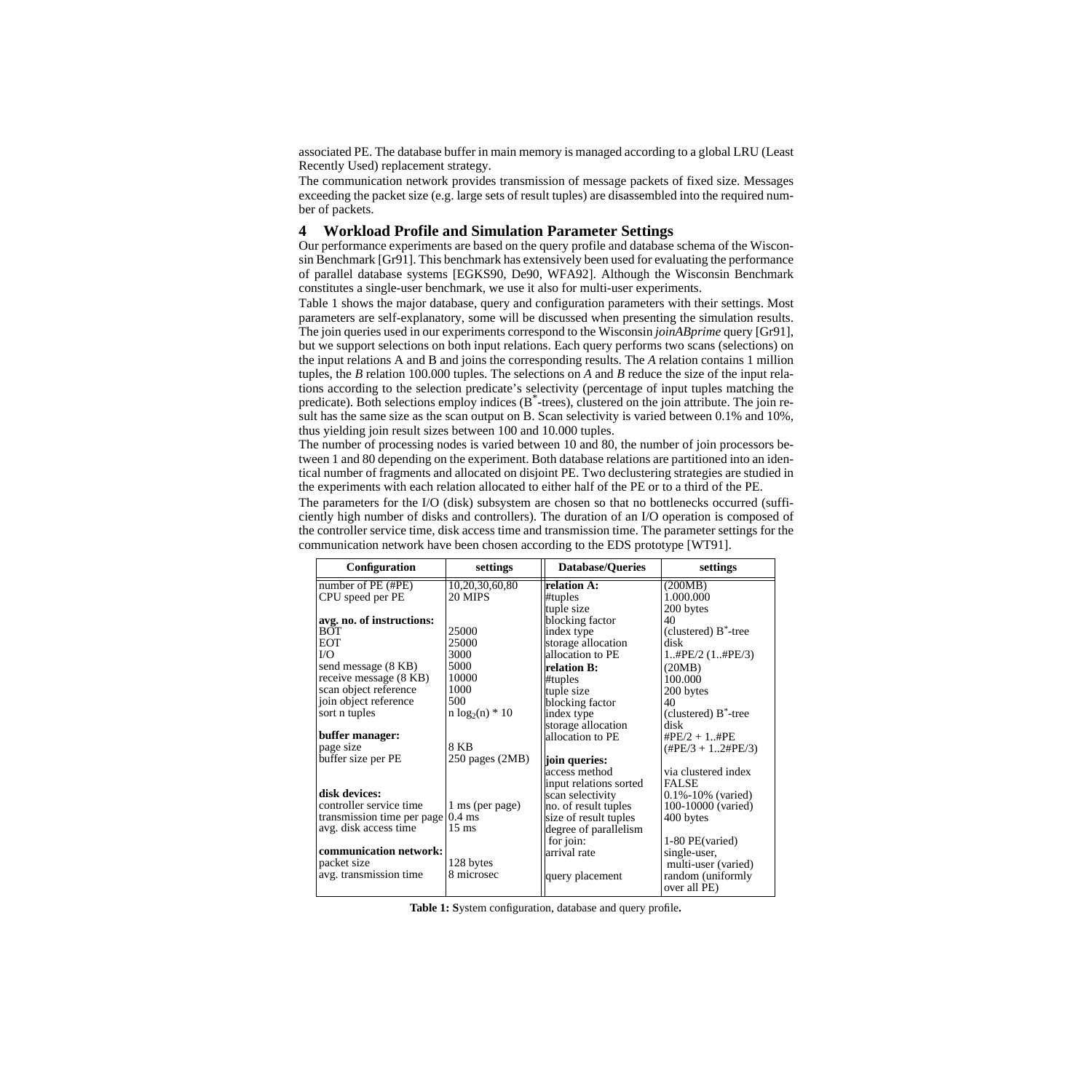

**Figure 3:** Influence of parallel query processing on response time and speedup.

# **5 Simulation Results**

Our experiments concentrate on the performance of parallel join processing in single-user and multi-user mode. The single-user experiments have been performed to validate our simulation system and to clarify the differences to the multi-user results. The base experiment described in section 5.1 analyses scalability of our join strategy in single-user mode. In sections 5.2 and 5.3 we investigate join performance for different degrees of intra-query parallelism in single-user and multi-user mode, respectively. Additionally, the performance impact of the size of intermediate results is analysed. Finally, we compare the performance of four workload allocation alternatives for parallel join processing in multi-user mode (5.4).

#### **5.1 Base Experiment**

The base experiment measures response time and response time speedup<sup>5</sup> of our parallel join strategy for the parameter settings of Table 1. The number of processing nodes (#PE) is varied between 10 and 80. The input relations A and B are both partitioned into #PE/2 fragments and allocated on disjoint nodes. The queries' join operators are executed on the PE holding relation A. Thus, both scan operators as well as the join operator are processed on #PE/2 nodes using intraoperator parallelism. Both scans are supported by indices and select 10% of the their input tuples. Two cases are considered depending on whether or not the join attribute corresponds to the partitioning attribute of the relations. If the relations are partitioned on the join attribute, only the small relation B needs to be redistributed among the A nodes performing the joins. Otherwise, both relations are redistributed according to a hash function on the join attribute.

Figure 3 shows the obtained response time and speedup results. As expected, response times are better when the relations are partitioned on the join attribute because of the reduced communication overhead. Still, the query response time is significantly reduced in both cases as more PE are added for query execution<sup>6</sup>. For both query types, we observe a near-linear response time speedup (speedup factors of 6.8 and 7.7 on 80 PE). This is favored by the large relation sizes and the considerable I/O overhead for accessing the database files on disks. So approximately 57% of the query response time is due to disk I/O for 80 PE (I/O activity occurs not only for the scan, but also during the join phase since the temporary relations could not always be kept in main memory). Since query execution is comparatively expensive, even 80 PE could be employed effectively. We also conducted the base experiment for memory-resident fragments. In this case the speedup values were considerably lower, in particular for the joins on non-partitioning attributes. This is because the communication overhead for redistributing the relations is more significant when no I/O delays occur.

Even for a disk-based database allocation, perfect linear speedup cannot generally be achieved over the entire range of processing nodes. This is because start-up costs for the distributed execution of the (scan and join) operators increase with the number of PE involved, while the total

<sup>5.</sup> *Response time speedup* measures the improvement of complex query response times as more PE are added to execute the query. For N PE, the speedup is obtained by dividing the response time for the base case (10 PE in our experiments) by the response time result for parallel execution on N PE ( $N > 10$ ) with the same database size [Gr91].

<sup>6. [</sup>De90] observed basically the same behaviour when running similar join queries on the Gamma database machine.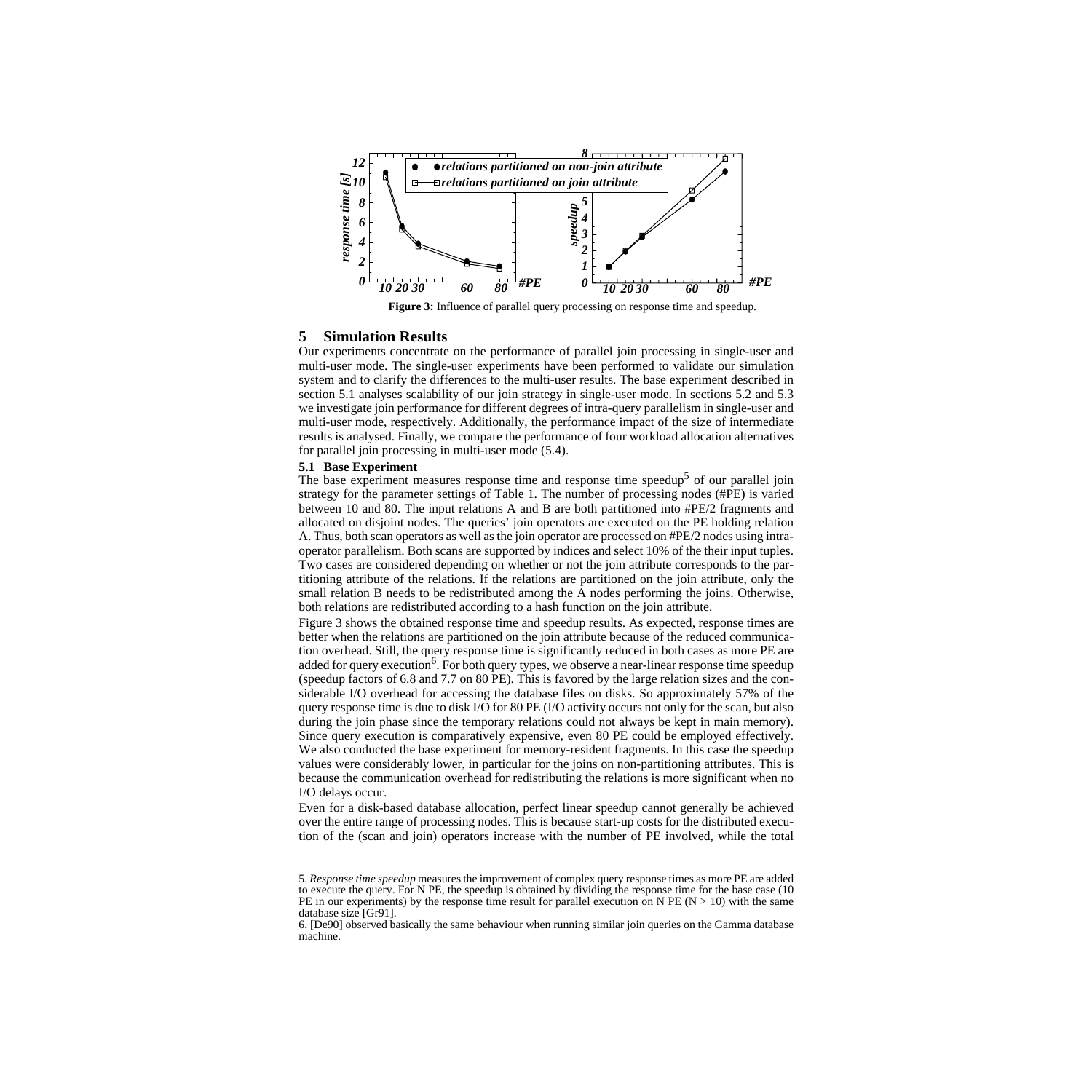amount of useful work remains the same. Furthermore, the communication overhead for redistributing the scan output among the join processors increases quadratically with the number of processors. Therefore, the ratio between start-up and communication overhead, and the amount of useful work per PE deteriorates when the number of PE grows, thereby limiting the effectiveness of parallel query processing. This is a general trade-off of parallel query processing and has been quantified in several previous studies [Bo90, DGSB90, MR92]. In the following experiments, these effects will be more pronounced than in the base experiment.

#### **5.2 Degree of Join Parallelism in Single-User Mode**

In this and the next subsection we study join performance for different degrees of intra-transaction parallelism and intermediate result sizes. For this purpose, we vary the number of join processors as well as the selectivity of the scan operators. For these experiments we use a constant system size of 80 PE and a declustering of both relations across 40 disjoint PE. Thus scan overhead for a given selectivity factor remains unchanged for the different configurations so that performance differences are due to join processing. The number of join processors is varied between 1 and 80 and the join PE are chosen at random.

Figure 4 shows the resulting response time and speedup results for different scan selectivities in single-user mode. We observe that increasing the number of join processors is most effective for

| scan                               |      | number of join PE |      |      |      |                                    |                                 |                                |
|------------------------------------|------|-------------------|------|------|------|------------------------------------|---------------------------------|--------------------------------|
| selectivity                        |      | 10                | 20   | 30   | 60   | 80                                 | speedup<br>$\boldsymbol{\beta}$ | scan selectivity 10%           |
| 10 %                               | 6177 | 2082              | 1837 | 1797 | 1767 | 1736                               | time<br>$\overline{2}$          | scan selectivity $1.0\%$ -     |
| 1 %                                | 677  | 281               | 264  | 266  | 279  | 286                                | response                        | scan selectivity $0.\hat{I}\%$ |
| 0.1%                               | 182  | 149               | 151  | 158  | 172  | 178                                | 0                               |                                |
| <i>response time</i> [ <i>ms</i> ] |      |                   |      |      |      | 80<br>60<br>30<br>#join processors |                                 |                                |

**Figure 4:** Influence of the size of intermediate results and the number of join processors on response time and speedup in single-user mode.

"large" joins, i.e. for high scan selectivity (10%). In this case, response times could continuously be improved by increasing the degree of intra-operator parallelism, although only slightly for more than 20 join processors. For small joins (selectivity 0.1%) response times improved only for up to 10 join processors. This is because the work per join processor decreases with the degree of intra-operator parallelism, while the communication overhead for redistributing the data increases. Thus even for large joins and despite single-user mode, comparatively modest speedup values are achieved. Of course, this is also influenced by the fact that the scan portion of the response times is not improved when increasing the number of join processors.

In the response time table of Fig. 4, the minimal response times are printed in bold-face to indicate the "optimal" degree of intra-query parallelism (minimum response time point  $P<sub>mrt</sub>$ ). In singleuser mode when the entire system is at the disposal of a single query, the optimal degree of parallelism is solely determined by rather static parameters such as the database allocation, relation sizes and scan selectivity. Thus the query optimizer can determine the number of join processors without considering the current system state (no need for dynamic load balancing).

#### **5.3 Degree of Join Parallelism in Multi-User Mode**

For the multi-user experiment, we varied the arrival rate for our join query. The resulting response time results for different degrees of join parallelism and 1.0% and 0.1% scan selectivities are shown in Figure 5. The results show that multi-user mode significantly increases query response times. Furthermore, the effectiveness of join parallelism increasingly deteriorates with growing arrival rates. This is mainly due to increased CPU waits, because CPU requests (for communication as well as for object references) of concurrent queries have to be served by a limited number of processors. An important observation is that the optimal degree of join parallelism ( $P<sub>mrt</sub>$ ) for single-user mode does not yield the best response times in multi-user mode. In fact, for multi-user mode the optimal degree of join parallelism depends on the arrival rate and thus on the current system utilization. The higher the system load, the worse the single-user  $P<sub>mrt</sub>$  point performs and the lower the optimal multi-user  $P<sub>mrt</sub>$  becomes. This is because the communication overhead in-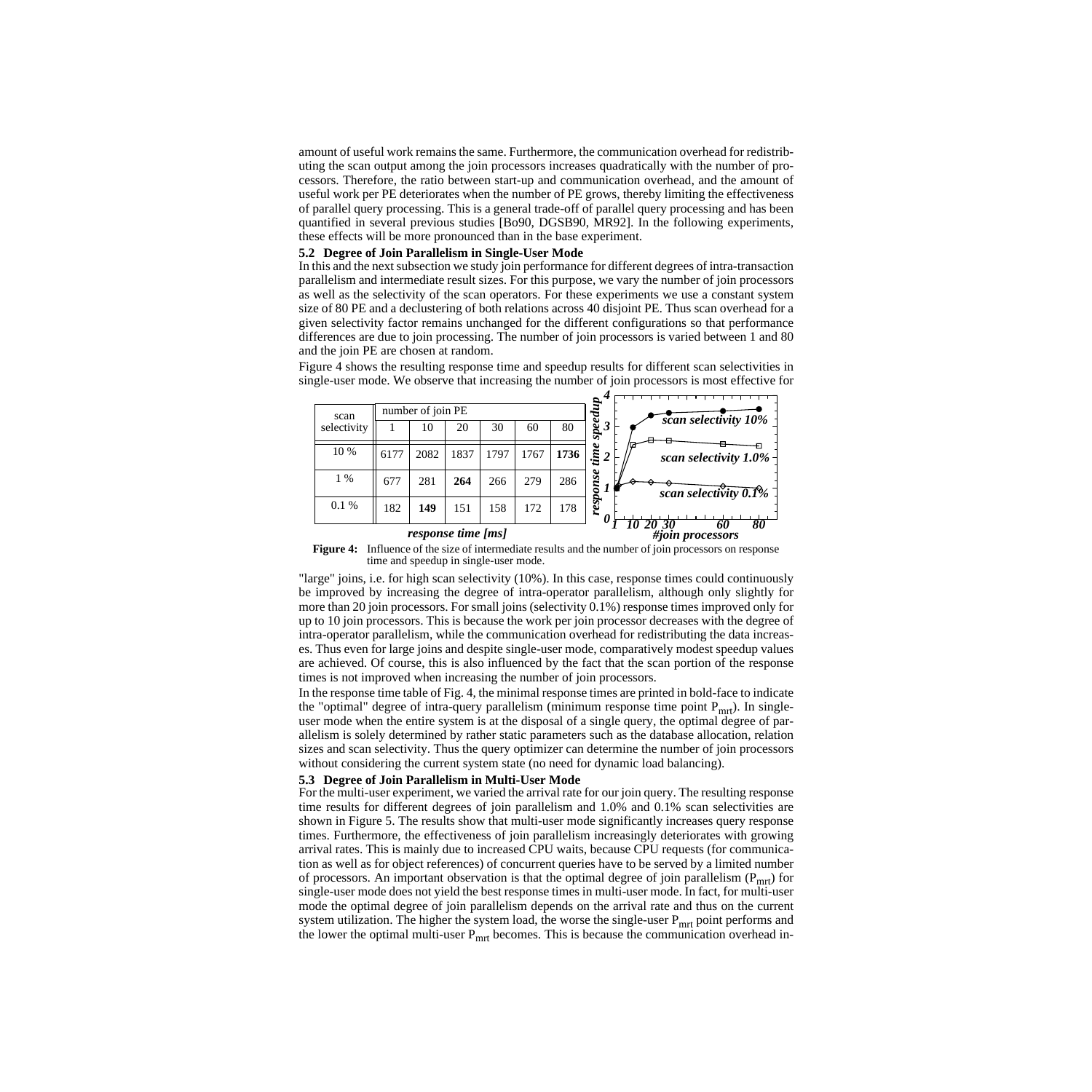

creases with the number of join processors which is the less affordable the more restricted the CPU resources are.

The differences between single-user and multi-user results are particularly pronounced for small joins (0.1% selectivity). For an arrival rate of 60 TPS, join execution on a single join processor achieved here the best response time. In this case, the single-user  $P<sub>mrt</sub>$  of 10 results in a response time that is 50% higher than for the multi-user  $P<sub>mrt</sub>$  of 1. For 30 TPS, join parallelism also did not result in any response time improvement but only introduced unnecessary communication overhead thereby limiting throughput. In the case of 1% scan selectivity, join parallelism was more effective since more work has to be executed by the join processors. However, Fig. 5 shows that a good degree of parallelism is difficult to find since it is confined to a small range. In single-user mode, on the other hand, more than the optimal number of join processors did not significantly increase response times. For 1% selectivity, the multi-user  $\dot{P}_{mrt}$  differs from the single-user  $P_{mrt}$ as well (for 15 TPS, the multi-user  $P<sub>mrt</sub>$  is 10 rather than 20).

Our experiment clearly demonstrates the need of dynamic load balancing and scheduling for parallel join processing in multi-user mode. The optimal degree of intra-query parallelism has to be chosen according to both the size of intermediate results and the current system load. In the next experiment we study the performance of a dynamic workload allocation strategy that selects the join processors based on the current system utilization.

## **5.4 Processor Allocation of Join Operator**

While the processor allocation of scan operators is determined by the data distribution, there is more freedom for allocating parallel join operators. This is because the join is not performed on base relations but on intermediate data that can be distributed dynamically. Hence a join operator may be executed on any PE permitting a wide range of allocation strategies. In our last experiment, we study the performance of the following four join operator allocation strategies:

#### • **Strategy 1 "Minimize Data Transfer":**

This strategy tries to minimize the communication cost for data transfers by allocating the join operators to those PE owning most of the data needed for join processing. The degree of join parallelism and the selection of join processors are determined by the data distribution. For our join query, strategy 1 means that the join operators are allocated on the processors holding fragments of the larger relation A.

#### • **Strategy 2 "Assign Join Operators to the Processors With Minimal Work for Scan":**

This strategy aims at balancing the load by assigning join operators to processors where no scans have to be performed. If all processors hold fragments of the input relation, the join operators are assigned to those nodes with the smallest fragments.

## • **Strategy 3 "Random":**

This strategy does not care about any information on the database distribution or query profile. It tries to avoid that certain nodes become overloaded by simply distributing the join operators across all available PE at random.

#### • **Strategy 4 "Keep Overall CPU Utilization Balanced":**

This strategy uses global information on the processing nodes' CPU utilization. The basic idea is to keep the overall CPU utilization balanced in order to avoid CPU bottlenecks. The join operators are assigned to those PE which currently offer the lowest CPU utilization<sup>7</sup>.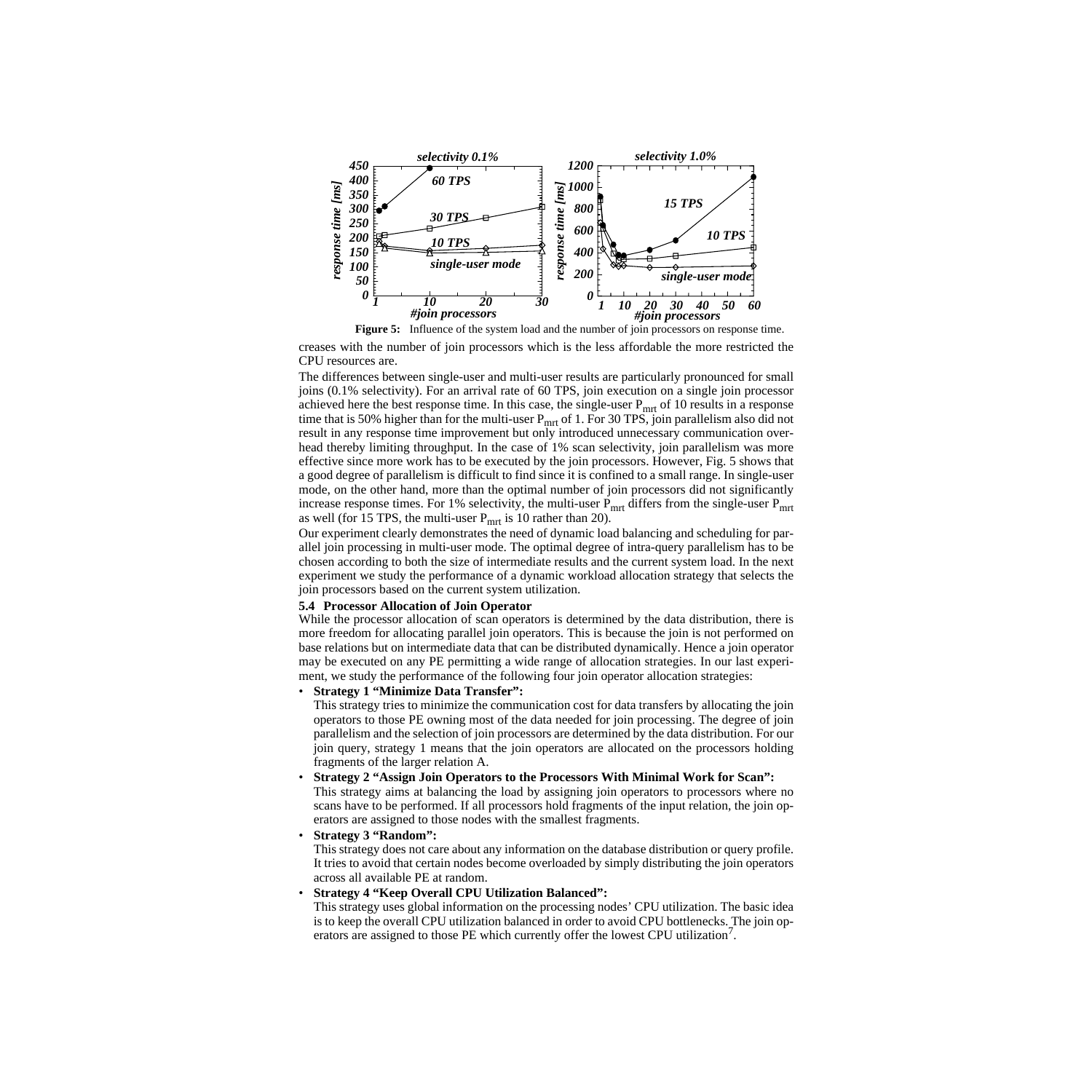Alternatives 1 to 3 represent *static strategies* since they do not consider the current system state; operator allocation is only based on static information such as the database distribution (strategies 1 and 2) or the number of PE (strategy 3). Strategy 4 is a dynamic approach since it considers the current CPU utilization for workload allocation.



| join allocation | arrival rate  |               |             |             |             |  |  |  |  |
|-----------------|---------------|---------------|-------------|-------------|-------------|--|--|--|--|
|                 | <b>10 TPS</b> | <b>15 TPS</b> | 20 TPS      | 25 TPS      | 30 TPS      |  |  |  |  |
| strategy 1      | 20 50 10 0    | 30.75.15.0    | 39 97 20 0  |             |             |  |  |  |  |
| strategy 2      | 23 29 09 31   | 35 44 15 46   | 46 57 18 63 | 56 70 22 76 | 65 80 26 89 |  |  |  |  |
| strategy 3      | 22 37 18 11   | 33 55 28 16   | 44 74 35 23 | 55 88 47 30 | 64 95 59 38 |  |  |  |  |
| strategy 4      | 23 23 23 23   | 34 35 34 33   | 45 46 45 44 | 56 57 56 55 | 66 67 66 65 |  |  |  |  |

*cpu utilization [%] (global, nodes 1..20, 21..40, 41..60)*

Using these strategies, we performed single-user as well as multi-user experiments on a 60 node shared nothing system. To provide some alternatives for operator allocation, we determined the data distribution as follows: relation A is distributed across the nodes 1 to 20 and relation B across nodes 21 to 40. Nodes 41 to 60 do not hold any data. Both scans select 1% of the relations tuples. To facilitate a comparison between the different allocation strategies, we employ a fixed degree of join parallelism in this experiment by always using 20 join processors. Strategy 1 uses the Aholding PE (1-20) for join processing, while strategy 2 selects the nodes 41-60 as join processors since they have no scan operations to perform. Strategies 3 and 4 may employ any PE of the system for join processing. The selection of the 20 join processors occurs at random (strategy 3) or based on the current CPU utilization (strategy 4).

Figure 6 plots response time results for single-user and multi-user mode. Furthermore, the average processor utilization for the multi-user experiments is shown. Each entry in this table consists of four numbers indicating the average CPU utilization of all PE, of the A-holding PE 1-20, of the B-holding PE 21-40, and of PE 41-60, respectively.

#### **Single-user performance**

As expected, the best single-user response times are achieved by strategy 1which minimizes communication overhead. Strategy 2 yields the highest response time since the joins are performed on nodes not holding any data leading to the highest communication and cooperation overhead. Strategies 3 and 4 offer response times in between of strategies 1 and 2. This shows that in singleuser mode there is no need for dynamic load balancing since all PE have a low CPU utilization. This also explains the low differences between the four strategies  $(< 10%)$  indicating that in single-user mode selection of the join processors is less important than finding the right degree of join parallelism (section 5.2).

**Figure 6:** The influence of the workload allocation strategy and the system load on response time and processor utilization.

<sup>7.</sup> For this purpose, we assume that information on the global CPU utilization is available when the join operators are allocated. This can be achieved by maintaining such information either at a designated PE or by periodically broadcasting it among all PE. The overhead for exchanging this information can be kept small by piggy-backing it to other messages used for query processing.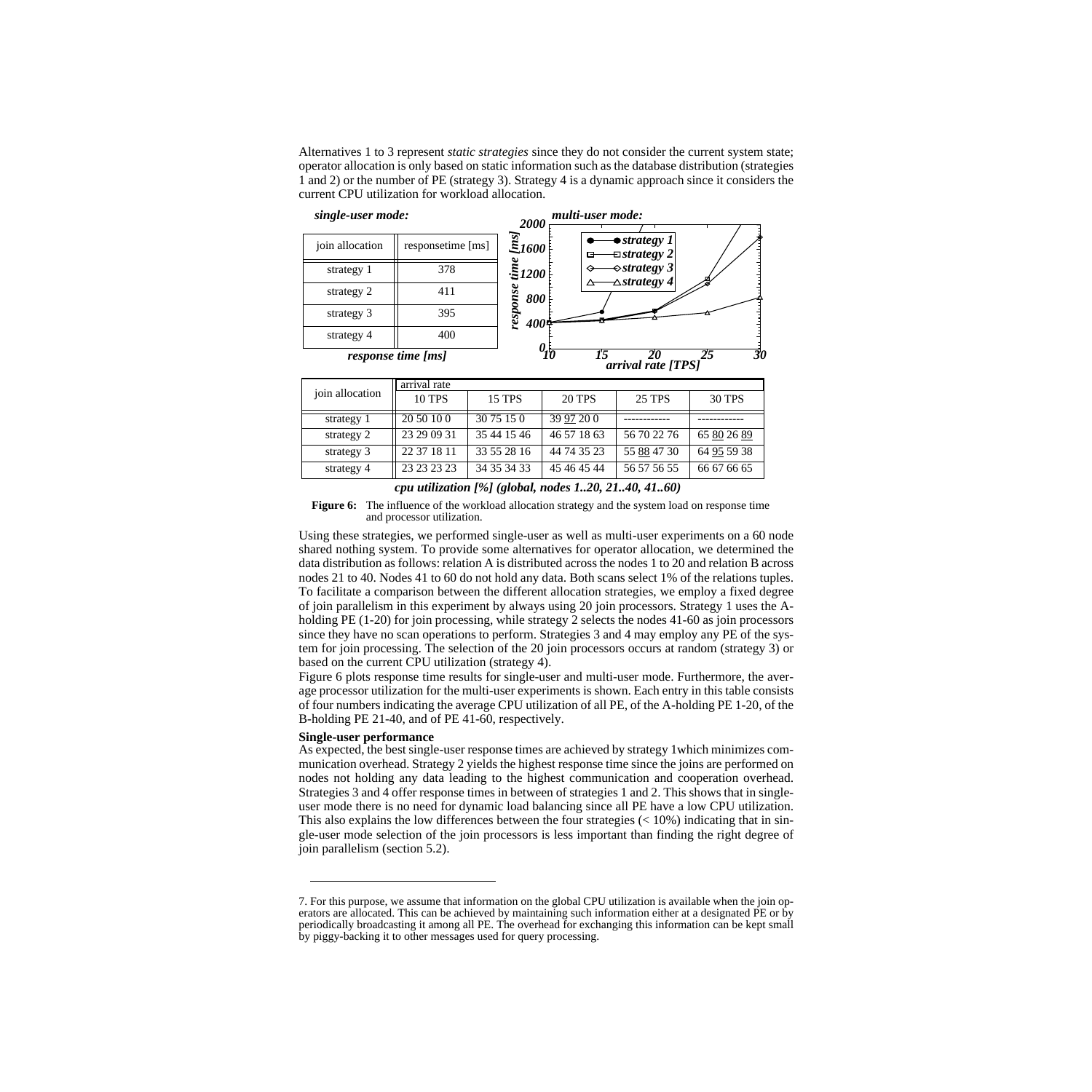#### **Multi-user performance**

As the system load increases, the performance impact of the different allocation strategies becomes more visible. The average query execution time raises rapidly with increasing arrival rates, particularly in the case of the static strategies. Strategy 1 which performed best in single-user mode exhibits the lowest performance in multi-user mode. This strategy caused substantially higher response times and lower throughput than the other schemes. Throughput is limited to about 20 TPS since this strategy only uses 40 of the 60 PE. For this arrival rate, the A-holding nodes are completely overloaded (97%) thus leading to drastically increased response times. This result underlines that in multi-user mode limiting the communication overhead is by far less important than load balancing.

Strategies 2 and 3 achieved better performance since they use all processors thus supporting about 30 TPS. However, as the table on CPU utilization reveals there are still significant load imbalances with these two static strategies. In particular, with strategy 2 the B-holding nodes are underutilized so that the other nodes become overloaded at 30 TPS. Strategy 3 (random) is slightly better than strategy 2 since it spreads the join work equally among all processors. This strategy however, suffers from the load imbalances due to the different degrees of scan activity on the different nodes. Here, the A-holding nodes become overloaded first thus limiting throughput.

The dynamic workload allocation strategy 4 clearly provided the best throughput and response time results. This strategy avoids local bottlenecks by assigning the join operators to the PE with the lowest CPU utilization. As a result, resource utilization is kept balanced among all nodes and response time raises very slowly with increasing arrival rates. This also supports a higher throughput than 30 TPS. Thus, the dynamic load balancing strategy is capable of satisfying both short response times by utilizing intra-query parallelism as well as high throughput.

Although strategy 4 outperformed the static strategies, we observed an interesting phenomenon in our experiments which is inherent to dynamic load balancing strategies. We found out that strategy 4 tends towards assigning two consecutive queries' joins to the same processors, since the impact of the first query's activation on resource utilization does not appear immediately and since the information on CPU utilization is updated only periodically. Therefore, queries based on the same information about resource utilization will be assigned to the same processing nodes, thus impeding each other. By taking this effect into account, the dynamic strategy 4 can be further improved, e.g., by estimating changes in the resource utilization due to an assignment decision.

#### **6 Summary**

We have presented a simulation study of parallel join processing in shared nothing systems. In contrast to previous studies, we focussed on the performance behavior in multi-user mode since we believe this will be the operating mode where parallel query processing must be successful in practice. Multi-user mode means that only limited resources are available for query processing and that both response time and throughput requirements must be met. This necessitates dynamic scheduling strategies for assigning operators during query processing.

In contrast to scan operations, parallel join strategies offer a high potential for dynamic load balancing. In general, a join is not performed on base relations but on derived data obtained by previous scan operations. These intermediate results are dynamically redistributed among several join processors to perform the join in parallel. The number of join processors (degree of join parallelism) and the selection of these processors represent dynamically adjustable parameters.

Our experiments demonstrated that effectively parallelizing join operations is much simpler in single-user than in multi-user mode. In single-user mode the optimal degree of join parallelism is largely determined by static parameters, in particular the database allocation, relation sizes and scan selectivity. Determining where the join operators should be executed is also unproblematic since all processors are lowly utilized in single-user-mode. Thus, the join processors can also be selected statically so that communication overhead is minimized.

In multi-user mode, the optimal degree of join parallelism depends on the current system state and is the lower the higher the nodes are utilized. Using the optimal single-user degree of join parallelism in multi-user mode is therefore not appropriate and was shown to deliver sub-optimal performance (up to 50% higher response times in our experiments). Our results demonstrated that selection of the join processors must also be based on the current utilization in order to achieve both short response times and high throughput. Even a simple load balancing strategy based on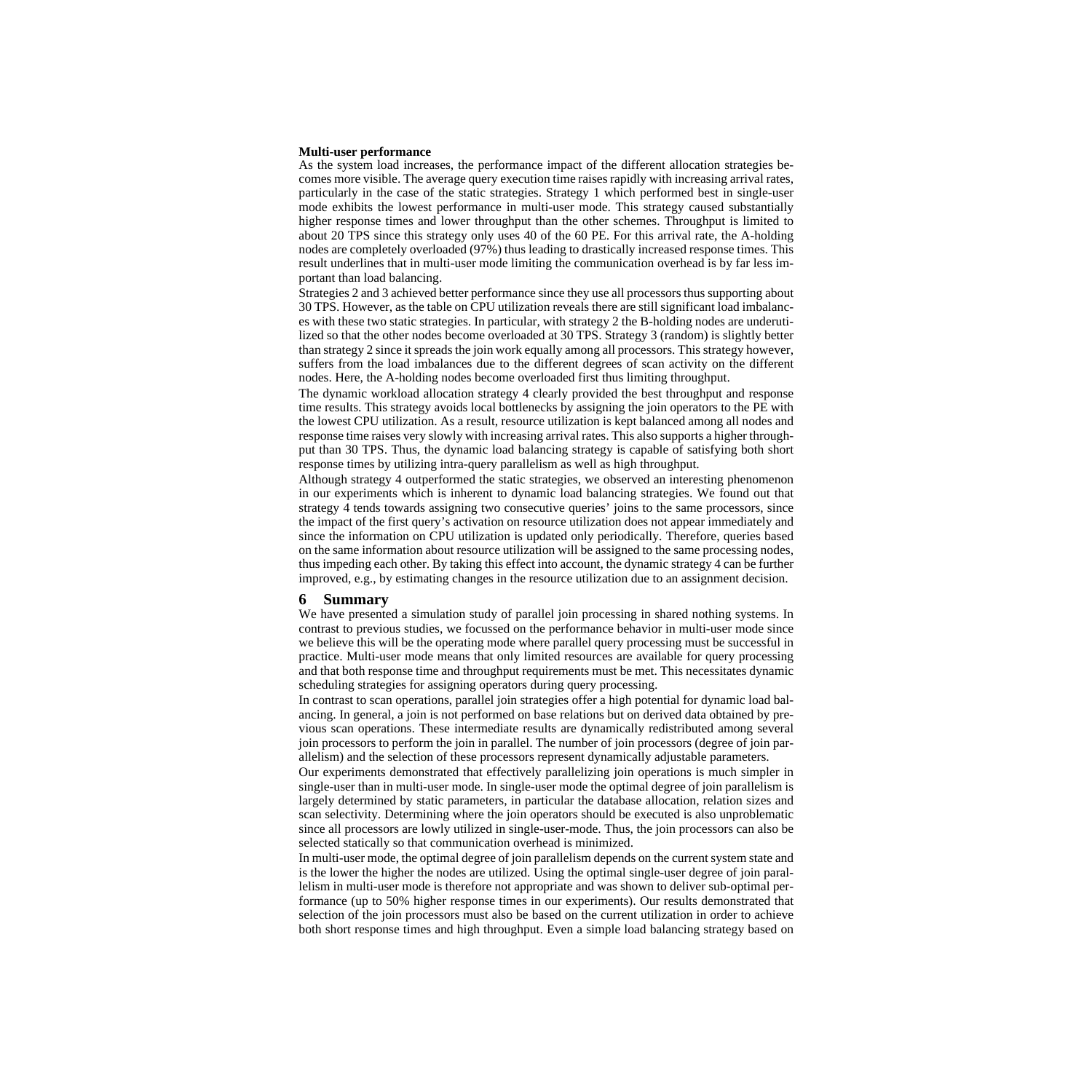the current CPU utilization was shown to clearly outperform static strategies. The best workload allocation strategy in single-user mode achieved the worst performance in multi-user mode. Thus, balancing the load is more important for selecting the join processors in multi-user mode than minimizing the communication overhead.

In future work, we will study further aspects of parallel query processing in multi-user mode that could not be covered in this paper. In particular, we plan to investigate dynamic scheduling strategies for mixed workloads consisting of different query and transaction types [RM93]. Furthermore, we will consider the impact of data contention (lock conflicts) and data skew on the performance of parallel query processing.

# **7 References**

- CYW92 Chen, M.; Yu, P.; Wu, K. 1992: Scheduling and Processor Allocation for Parallel Execution of Multi-Join Queries. *Proc. 8th IEEE Data Engineering Conference*, 58-67.
- Bo90 Boral, H. et al. 1990: Prototyping Bubba: A Highly Parallel Database System. *IEEE Trans. on Knowledge and Data Engineering 2*(1), 4-24.
- De90 DeWitt, D.J. et al. 1990: The Gamma Database Machine Project. *IEEE Trans. on Knowledge and Data Engineering 2*(1), 4-62.
- DG92 DeWitt, D.; Gray, J. 1992: Parallel Database Systems: The Future of High Performance Database Processing. *Communications of the ACM* 35(6), 85-98.
- EGKS90 Englert, S., Gray, J., Kocher, T., Shath, P. 1990: A Benchmark of NonStop SQL Release 2 Demonstrating Near-Linear Speedup and Scale-Up on Large Databases. *Proc. ACM SIGMETRICS Conf.*, 245-246.
- GW89 Graefe, G; Ward, K. 1989: Dynamic Query Evaluation Plans. *Proc. 1989 SIGMOD Conf.*, 358- 366.
- G90 Graefe, G. 1990: Volcano, an Extensible and Parallel Query Evaluation System. University of Colorado at Boulder, Department of Computer Science.
- Gr91 Gray, J. (Editor) 1991: The Benchmark Handbook. Morgan Kaufmann Publishers Inc.
- Li89 Livny, M. 1989: DeNet Users's Guide, Version 1.5. Computer Science Department, University of Wisconsin, Madison.
- MR92 Marek, R.; Rahm, E. 1992: Performance Evaluation of Parallel Transaction Processing in Shared Nothing Database Systems. *Proc. 4th Int. PARLE Conference*, LNCS 605, Springer, 295-310.
- MLO86 Mohan, C., Lindsay, B., Obermarck, R. 1986: Transaction Management in the R\* Distributed Database Management System. *ACM TODS* 11 (4), 378-396.
- MS91 Murphy, M.; Shan, M. 1991: Execution Plan Balancing. *Proc. 1st Int. Conf. on Parallel and Distributed Information Systems*.
- Ne86 Neches, P.M.1986: The Anatomy of a Database Computer Revisited. *Proc. IEEE CompCon Spring Conf.*, 374-377.
- ÖV91 Özsu, M.T., Valduriez, P. 1991: Principles of Distributed Database Systems. Prentice Hall.
- Pa90 Patel, S. 1990: Performance Estimates of a Join. In: Parallel Database Systems (*Proc. PRIMSA Workshop*), Lecture Notes in Computer Science 503, Springer Verlag, 124-148.
- Pi90 Pirahesh, H.et al. 1990: Parallelism in Relational Data Base Systems: Architectural Issues and Design Approaches. In *Proc. 2nd Int.Symposium on Databases in Parallel and Distributed Systems*, IEEE Computer Society Press.
- RM93 Rahm, E.; Marek, R. 1993: Analysis of Dynamic Load Balancing for Parallel Shared Nothing Database Systems. Techn. Report, Univ. of Kaiserslautern, Dept. of Comp. Science, Febr. 1993.
- SD89 Schneider, D.A., DeWitt, D.J. 1989: A Performance Evaluation of Four Parallel Join Algorithms in a Shared-Nothing Multiprocessor Environment. *Proc. ACM SIGMOD Conf.*, 110-121.
- SD90 Schneider, D.A., DeWitt, D.J. 1990: Tradeoffs in Processing Complex Join Queries via Hashing in Multiprocessor Database Machines. *Proc. 16th Int. Conf. on Very Large Data Bases*, 469-480.
- SSU91 Silberschatz, A.; Stonebraker, M.; Ullman, J. 1991: Database Systems: Achievements and Opportunities. *Communications of the ACM* 34(10), 110-120.
- St86 Stonebraker, M. 1986: The Case for Shared Nothing. *IEEE Database Engineering* 9(1), 4-9.
- Ta88 The Tandem Database Group 1988: A Benchmark of NonStop SQL on the Debit Credit Transaction. *Proc. ACM SIGMOD Conf.*, 337-341.
- Ta89 The Tandem Database Group 1989: NonStop SQL, A Distributed, High-Performance, High-Availability Implementation of SQL. Lecture Notes in Computer Science 359, Springer-Verlag, 60-104.
- WDJ91 Walton, C.B; Dale A.G.; Jenevein, R.M. 1991: A Taxanomy and Performance Model of Data Skew Effects in Parallel Joins. *Proc. 17th Int. Conf. on Very Large Data Bases*, 537-548.
- WT91 Watson, P., Townsend, P. 1991: The EDS Parallel Relational Database System. In: Parallel Database Systems (*Proc. PRIMSA Workshop*), Lecture Notes in Computer Science 503, Springer-Verlag, 149-168.